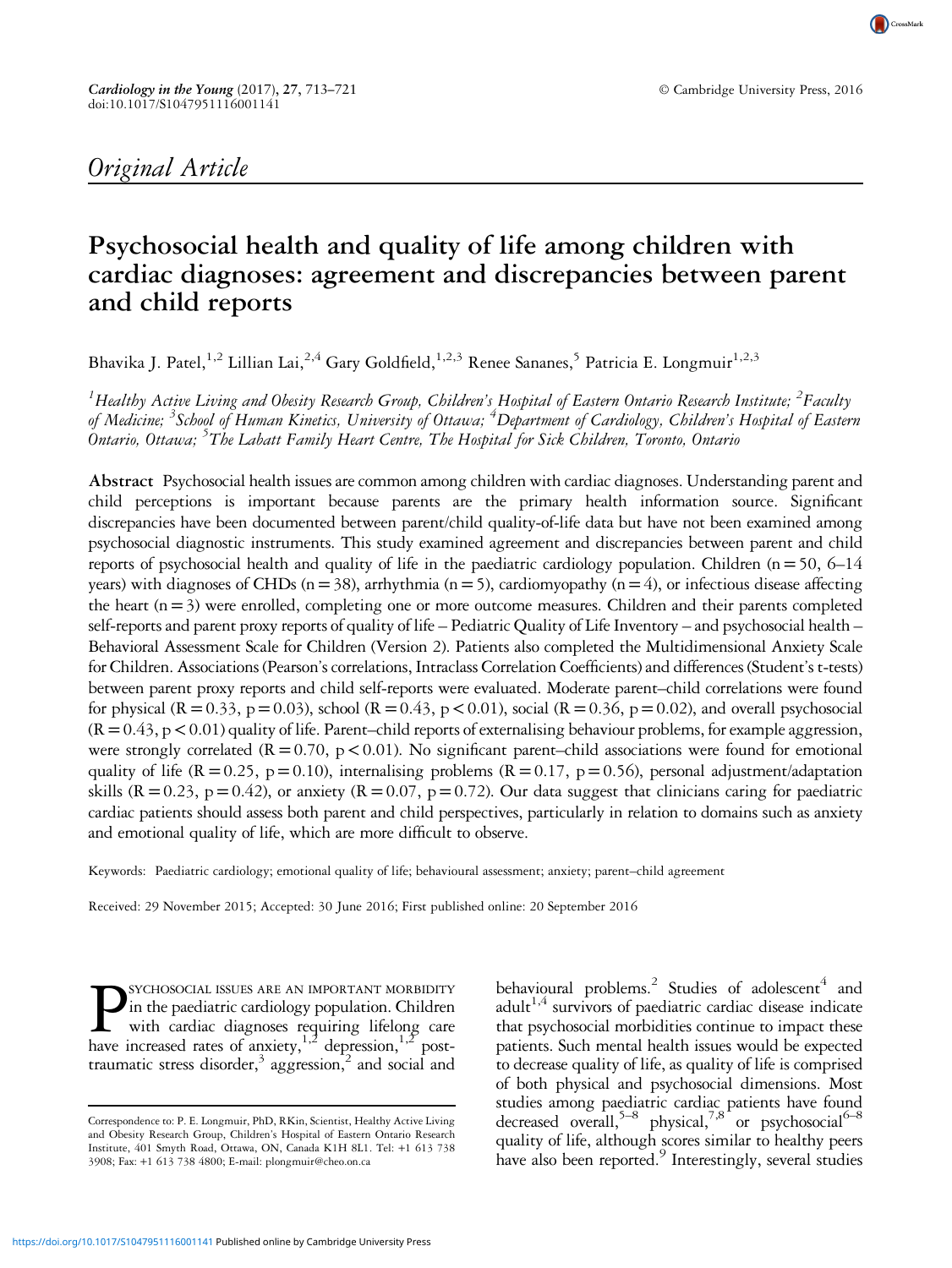have documented reports of quality of life similar to peers even when assessments indicate significant psychosocial morbidity.[10](#page-7-0)–[13](#page-7-0)

Assessing quality of life and psychosocial health in paediatric populations can be difficult. Although selfreports are considered the gold standard, assessments in the paediatric population typically rely on parent proxy reports, particularly when children are young, cognitively impaired, or too ill or fatigued to answer for themselves.<sup>[14,15](#page-7-0)</sup> Research demonstrates crossinformant discordance between parent and child reports of quality of life for healthy children<sup>[16,17](#page-8-0)</sup> and children with a variety of chronic conditions.<sup>[15](#page-7-0)[,18](#page-8-0)–[25](#page-8-0)</sup> For paediatric cardiac patients, the accuracy of parent proxy reports is unknown. Studies assessing quality of life have indicated both agreement<sup>[26](#page-8-0)</sup> and discordance[5,8](#page-7-0) between self-reports and parent proxy reports, with discordance indicating higher quality of life via either parent<sup>[5](#page-7-0)</sup> or child<sup>[8](#page-7-0)</sup> reports. No reports have compared self-reports and parent proxy reports for more specific measures of psychosocial health in the paediatric cardiology population. Understanding the similarities and differences between parent and child reports of the child's psychosocial health is important, as parent perceptions of the child's psychosocial health heavily influence the child's access to healthcare. $14$  The purpose of this study was to compare parent proxy reports and child self-reports of the child's psychosocial health among children with cardiac diagnoses requiring lifelong care and their parents.

## Materials and methods

## Study design

This cross-sectional study was approved by the Research Ethics Boards of The Hospital for Sick Children (Toronto, 2011) and Children's Hospital of Eastern Ontario (Ottawa, 2013). Any clinically relevant indications of suicidal ideation, self-harm, or harm to others identified by the questionnaires were immediately referred to a co-investigator (G.G., clinical psychologist) for follow-up evaluation.

## Study participants

Patients aged 6–14 years attending the cardiac clinic for a regularly scheduled appointment were eligible for this study. Children with various cardiac diagnoses were recruited, including CHDs, arrhythmia, infectious/inflammatory disease, or cardiomyopathy. Patients were excluded if they were being treated for acute changes to health status, had an intervention – catheterisation or surgery – within the previous 6 months, had an identified cognitive disability or emotional health diagnosis, or if the child or parents did not speak English or French sufficiently well to answer the study instruments. Eligible participants received a letter of introduction to the study, and their willingness to participate was confirmed upon their arrival at the clinic. Parents and children provided their written informed consent to participate in the study.

## Psychosocial health assessments

We used three standardised instruments to assess quality of life – Pediatric Quality of Life Inventory<sup>[27](#page-8-0)</sup> – emotional health and behaviour – Behavioral Assessment Scale for Children (Version  $2)^{28}$  $2)^{28}$  $2)^{28}$  – and anxiety – Multidimensional Anxiety Scale for Chil-dren.<sup>[28](#page-8-0)</sup> All children and parents completed the Pediatric Quality of Life Inventory Core assessment of general quality of life. Children above age  $8 (n=38)$ were asked to complete the Multidimensional Anxiety Scale for Children questionnaire to assess anxiety. Parents completed the Pediatric Quality of Life Inventory Family Impact module, as an assessment of the impact of the child's illness on family function, and the Behavioral Assessment Scale for Children (Version 2) questionnaire, as an assessment of the child's adaptive skills and internalising, externalising, and behavioural symptoms. A subset  $(n = 19)$  of children also completed the Behavioral Assessment Scale for Children (Version 2) self-report. These psychosocial health instruments have been shown to have strong reliability and validity in children.<sup>27-[29](#page-8-0)</sup> Parents and children were requested to complete the study questionnaires during their clinic visit. Children were encouraged to complete the questionnaires independent of their parents, with assistance from the researcher as required; five families who were unable to complete all questionnaires during the clinic visit were provided with an envelope to return the completed questionnaires by mail.

## Instrument composite scores

All questionnaires were scored according to the established procedures for each instrument. The Pediatric Quality of Life Inventory assessed physical (walk, run, lift, self-care), social (peer relations), school (attention, attendance, ability to do schoolwork), and emotional (fear, depression, anger, worry), quality of life and provided psychosocial – aggregate of the social, school, and emotional health subscales – and total summary scores. Child responses to the Multidimensional Anxiety Scale for Children generated a total Multidimensional Anxiety Scale for Children Score. Parent Behavioral Assessment Scale for Children (Version 2) responses were summarised as scores for externalising problems (composite of hyperactivity, aggression, and conduct problems),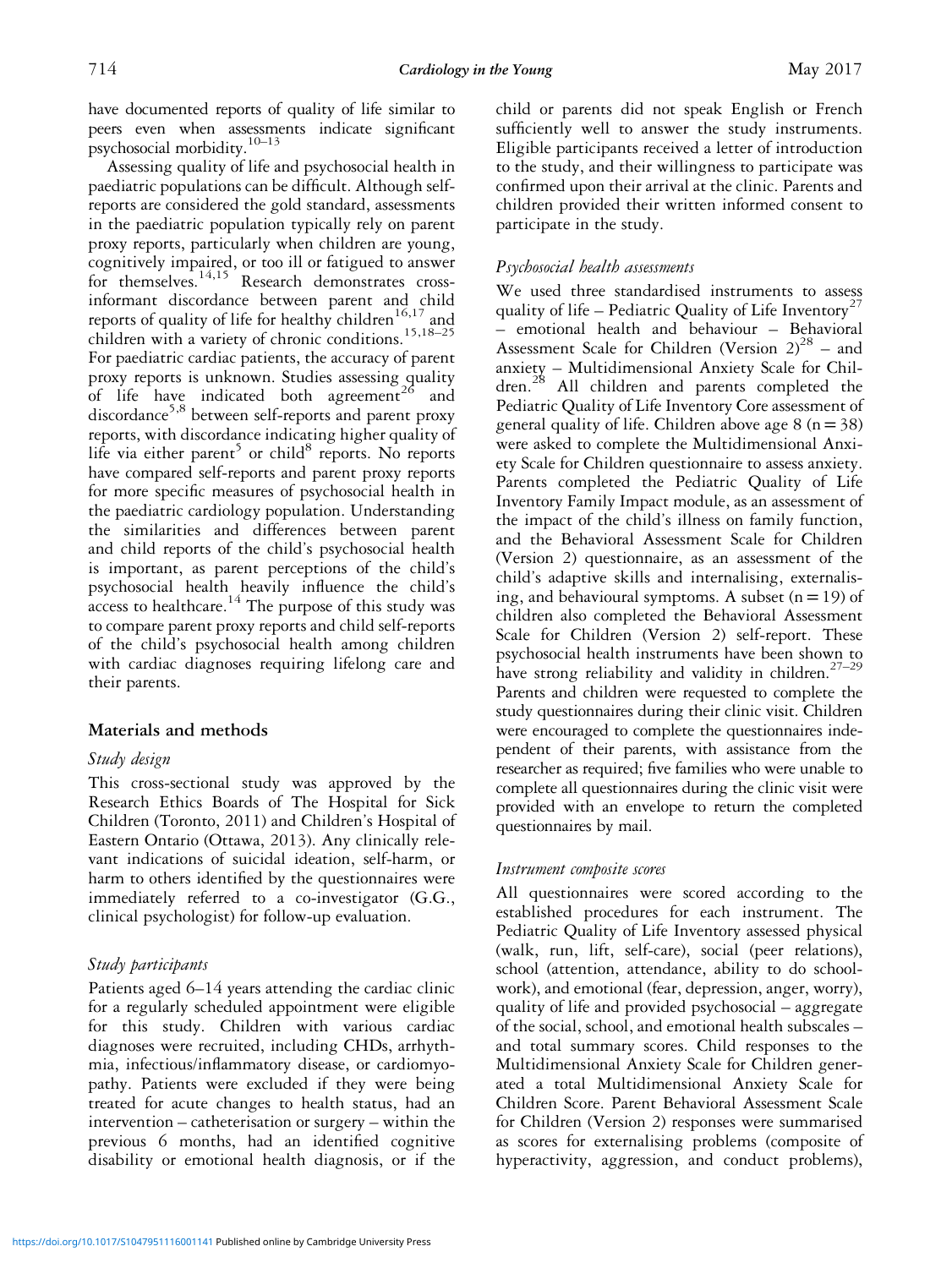internalising problems (composite of anxiety, depression, and somatisation), Behavioral Symptoms Index (composite of atypicality, withdrawal, and attention problems), and adaptive skills (composite of adaptability, social skills, and functional communication). Child responses to the Behavioral Assessment Scale for Children (Version 2) generated scores for the subcategories inattention/hyperactivity, school problems, internalising problems, and personal adjustment. For each instrument, a higher numerical score indicates more of the measured behaviour – for example, higher quality of life, higher anxiety, and more externalising problems. The Multidimensional Anxiety Scale for Children and Behavioral Assessment Scale for Children (Version 2) provide standardised T-scores for each domain that can be compared across different instruments, ages, and genders.<sup>3</sup>

# Statistical analyses

Parent and child responses were compared for each questionnaire using three statistical assessments. Pearson's correlations evaluated whether there was a linear association between parent and child scores. Significant differences between parent and child scores were evaluated using Student's t-test. Correlational consistency, assuming random variability between subjects and fixed variability in the outcome measures, was evaluated using single measure, two-way mixed effects Intraclass Correlation Coefficient (ICC) (2,1) scores. The ICC scores were classified as poor <0.40, moderate 0.41–0.60, good 0.61–0.8, or excellent 0.81–1.00 on the basis of published conventions. $31$  The effects of patient age, sex, and city/ clinic on differences between parent and child reports of the child's quality of life – Pediatric Quality of Life Inventory – and psychosocial health – Behavioral Assessment Scale for Children (Version 2) – were assessed through regression analyses. In order to compare our study results with previously published research, a secondary analysis assessed the influence of age group: young child (6–7 years of age), child  $(8-12)$  years of age), and adolescent  $(13-16)$  years of age). As the Behavioral Assessment Scale for Children domain scores differ between the parent and child assessments, comparisons were made between domain scores representing similar psychosocial health issues. Parent- and child-reported anxiety scores were compared using T-scores from the Behavioral Assessment Scale for Children-internalising score (parent report) and the Multidimensional Anxiety Scale for Children total score (child report). Statistical significance was set at  $p < 0.01$  to account for multiple comparisons. Fisher's r-to-z transformation was utilised to compare correlations found in this study with published normative data<sup>27</sup>

# Results

## Study population

A total of 50 paediatric cardiology patients (48% male) and their parents  $(n = 50)$  participated in this study. The mean age of participating children was  $10.1 \pm 2.4$  years (range 6–14). Diagnoses were categorised as congenital structural heart defects  $(n = 38)$ , arrhythmia (n = 5), cardiomyopathy (n = 4), or infectious/inflammatory disease  $(n=3)$ . The majority of patients ( $n = 35$ ) had mild dysfunction on echocardiography and were asymptomatic for chest pain, palpitations, and syncope. A few participants had moderate  $(n=6)$  or severe  $(n=4)$  cardiac dysfunction on echocardiography and/or experienced clinically significant symptoms. Echocardiographic assessments of disease severity were missing for five patients. Of 38 patients, 28 with CHDs (74%) had undergone at least one cardiac surgery. A smaller proportion (33%, 4/12) of patients with cardiomyopathy, arrhythmia, and infectious/inflammatory diseases were managed with invasive procedures, defined as catheterisation, surgery, or rhythm device insertion. Demographic and treatment data for participating children are summarised in [Table 1.](#page-3-0) Participating parents included 32 mothers and nine fathers, with the sex of nine parents not reported. Of the 179 families approached, 73 (40.8%) consented to participate. Of these, 23 families did not return completed study questionnaires, resulting in data for 50 children and their parents. Among all, five participating families (10%) were immediately referred to a clinical psychologist (G.G.) because of Behavioral Assessment Scale for Children (Version 2) responses indicating suicidal ideation, self-harm, or harm to others. These questionnaires were retained in the study data.

# Age, sex, and city effects

There were no significant effects of age, sex, city, or type of cardiac defect on parent–child differences in Pediatric Quality of Life Inventory Total, Physical, and Psychosocial scores  $(p > 0.17,$  adjusted model  $R^2 \le 0.06$  or Behavioral Assessment Scale for Children (Version 2) externalising, internalising, and adaptability domains  $(p>0.13,$  adjusted model  $R^2 \le 0.20$ ). Therefore, all analyses were completed including patients of all ages, both sexes, and from both city centres.

# Pediatric Quality of Life Inventory

There were no significant differences between childand parent-reported quality of life ( $p > 0.25$ ), although child scores were consistently 2–3 points lower than parent scores for all domains [\(Table 2\)](#page-3-0). Parent and child Pediatric Quality of Life Inventory scores were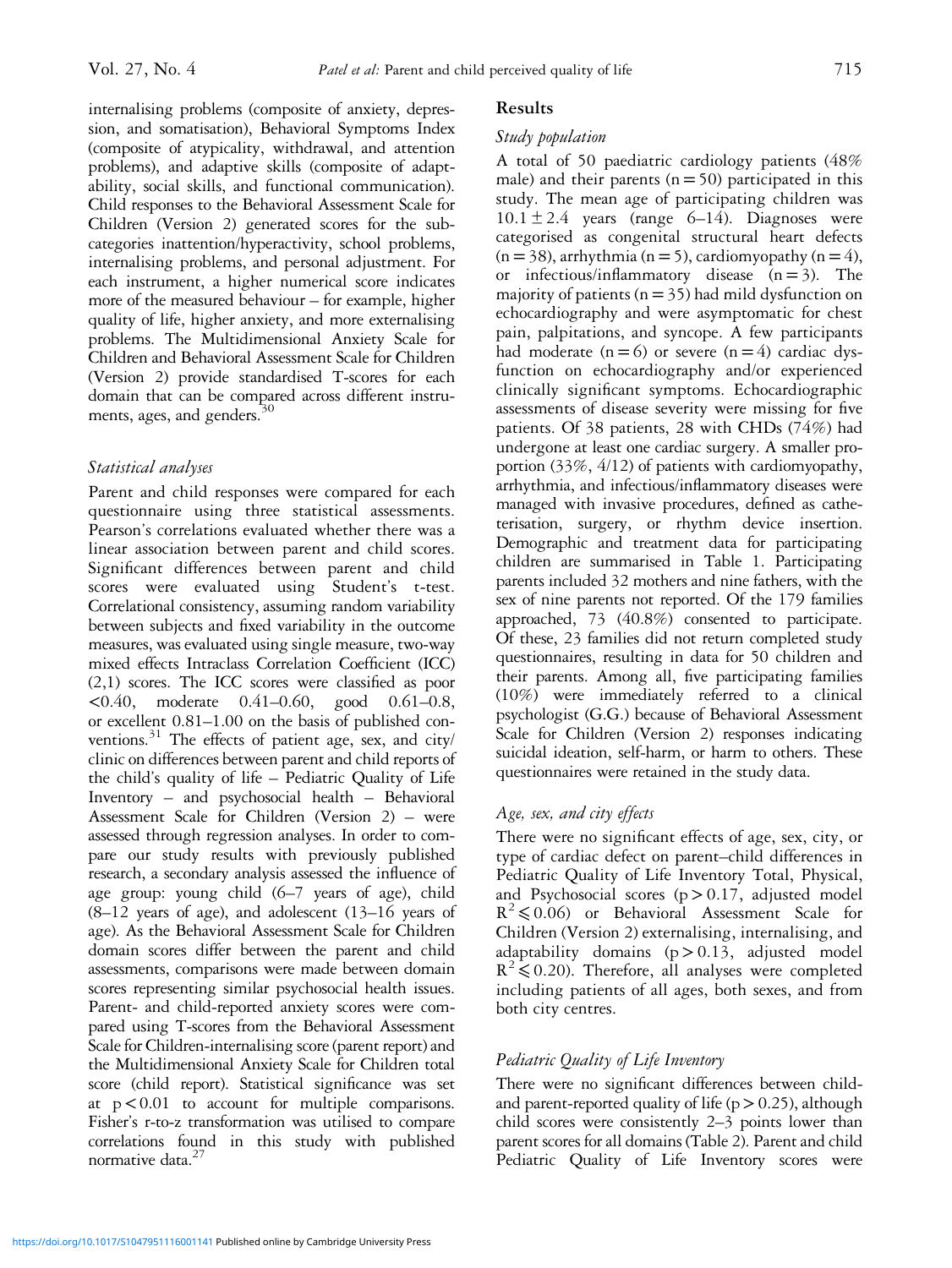|                            | Total          |                |                           |                | Congenital Arrhythmia Cardiomyopathy Inflammatory/infectious |
|----------------------------|----------------|----------------|---------------------------|----------------|--------------------------------------------------------------|
| $\mathbf n$                | 50             | 38             | 5                         | 4              | 3                                                            |
| Age (years)                |                |                |                           |                |                                                              |
| Mean $\pm$ SD              | $10.1 \pm 2.4$ | $9.7 \pm 2.3$  | $11.9 \pm 2.3$            | $12.4 \pm 2.0$ | $11.2 \pm 2.7$                                               |
| Range                      | $6.3 - 15.0$   | $6.3 - 14.8$   | $8.9 - 15.0$              | $9.8 - 14.5$   | $8.0 - 12.7$                                                 |
| <b>Sex</b>                 |                |                |                           |                |                                                              |
| Male                       | 24             | 16             | 3                         | 3              | 2                                                            |
| Female                     | 26             | 22             | $\overline{2}$            | 1              | 1                                                            |
| Clinic/city                |                |                |                           |                |                                                              |
| Toronto                    | 34             | 29             | 1                         | 2              | $\overline{2}$                                               |
| Ottawa                     | 16             | 8              | 5                         | $\overline{2}$ | 1                                                            |
| Disease severity*          |                |                |                           |                |                                                              |
| No disease                 | 5              | 3              | 1                         | 1              | $\theta$                                                     |
| Mild                       | 35             | 27             | 4                         | $\overline{2}$ | 2                                                            |
| Moderate                   | 6              | 5              | 1                         | $\mathbf{0}$   | $\Omega$                                                     |
| Severe                     | $\overline{4}$ | $\overline{2}$ | $\Omega$                  | 1              |                                                              |
| Cardiac management         |                |                |                           |                |                                                              |
| Medical                    | 9              | 5              | 1                         | $\theta$       | 3                                                            |
| Rhythm device              | $\overline{2}$ | $\Omega$       | 1                         | 1              | 0                                                            |
| Catheterisation or surgery | 28             | 27             | 1                         | $\theta$       |                                                              |
| Other conditions           |                |                |                           |                |                                                              |
| None                       | 24             | 18             | $\overline{\mathfrak{Z}}$ | 1              | 2                                                            |
| Respiratory                | 6              | 4              | 1                         |                | $\Omega$                                                     |
| Neuro/psych                | 12             | 9              |                           | 2              | $\theta$                                                     |
| Other                      | 8              | 6              |                           | $\theta$       |                                                              |

<span id="page-3-0"></span>Table 1. Demographic and treatment information on participating paediatric cardiology patients.

\*Disease severity was determined by the classification of cardiac function via echocardiography as none, mild, moderate, or severe

|  |  | Table 2. Comparison of child reported and parent proxy reported quality of life (Pediatric Quality of Life Inventory).*** |  |  |  |  |  |  |
|--|--|---------------------------------------------------------------------------------------------------------------------------|--|--|--|--|--|--|
|--|--|---------------------------------------------------------------------------------------------------------------------------|--|--|--|--|--|--|

|                                                    |                                               |                                |                                        | and child reports | Associations between parent | Parent versus child     |  |
|----------------------------------------------------|-----------------------------------------------|--------------------------------|----------------------------------------|-------------------|-----------------------------|-------------------------|--|
|                                                    | Child report<br>$(\text{mean} \pm \text{SD})$ | Parent report<br>$mean \pm SD$ | Mean difference<br>$(95\% \text{ CI})$ | $R*****$          | ICC $(95\%$ CI)             | normative data****<br>R |  |
| Physical function                                  | $78.8 \pm 16.8$                               | $81.4 \pm 16.5$                | $2.6(-3.3, +8.5)$                      | 0.33              | 0.33(0.04, 0.57)            | $0.50**$                |  |
| School function                                    | $69.2 \pm 16.5$                               | $71.6 \pm 19.8$                | $2.4(-3.6, +8.3)$                      | $0.43*$           | 0.42(0.14, 0.64)            | $0.41**$                |  |
| Social function                                    | $77.1 \pm 19.9$                               | $79.4 \pm 20.8$                | $2.3(-4.7, +9.3)$                      | 0.36              | 0.35(0.07, 0.59)            | $0.37**$                |  |
| Emotional function                                 | $68.2 \pm 19.1$                               | $70.7 \pm 19.1$                | $2.5(-4.6, +9.6)$                      | 0.25              | $0.25(-0.05, 0.51)$         | $0.36**$                |  |
| Psychosocial summary                               | $71.5 \pm 15.8$                               | $73.90 \pm 17.3$               | $2.4(-3.0, +7.8)$                      | $0.43*$           | 0.43(0.15, 0.64)            | Not reported******      |  |
| Pediatric Quality of Life<br>Inventory total score | $74.0 \pm 15.2$                               | $76.6 \pm 15.9$                | $2.6(-2.6, +7.9)$                      | $0.39*$           | 0.39(0.11, 0.61)            | Not reported            |  |

CI=confidence interval; ICC=Intraclass Correlation Coefficients

\*\*\*Results presented for 44 parent–child dyads; six parent–child dyads had incomplete data

\*\*\*\*Normative data obtained from Varni et  $al^{27}$  $al^{27}$  $al^{27}$  where  $n = 871$ 

\*\*\*\*\*Significance was established as  $p < 0.01$  due to multiple comparisons

\*\*\*\*\*\*Published normative data do not provide parent–child comparisons for the summary scores (psychosocial or total)

 $*_{p}$  < 0.01,  $*_{p}$  < 0.001

significantly correlated for school functioning, as well as the psychosocial and total summary scores. Emotional quality of life  $(R=0.25, p=0.10, ICC=$ 0.25) had the lowest agreement (ICC =  $0.25$ ).

#### Behavioral Assessment Scale for Children (Version 2)

Comparisons of the parent and child reports of the child's emotional health and behaviour are summarised in [Table 3](#page-4-0). Parent-reported externalising problems were correlated with child-reported symptoms of inattention/hyperactivity ( $n=14$ ,  $R=0.70$ ,  $p=0.01$ ) and school problems ( $R = 0.71$ ,  $p = 0.01$ ). Parent reports of the child's adaptive skills were significantly higher than the children's own reports of their adjustment  $(t=2.46, p=0.03)$ . There was no association between parent and child reports for internalising problems such as anxiety and depression.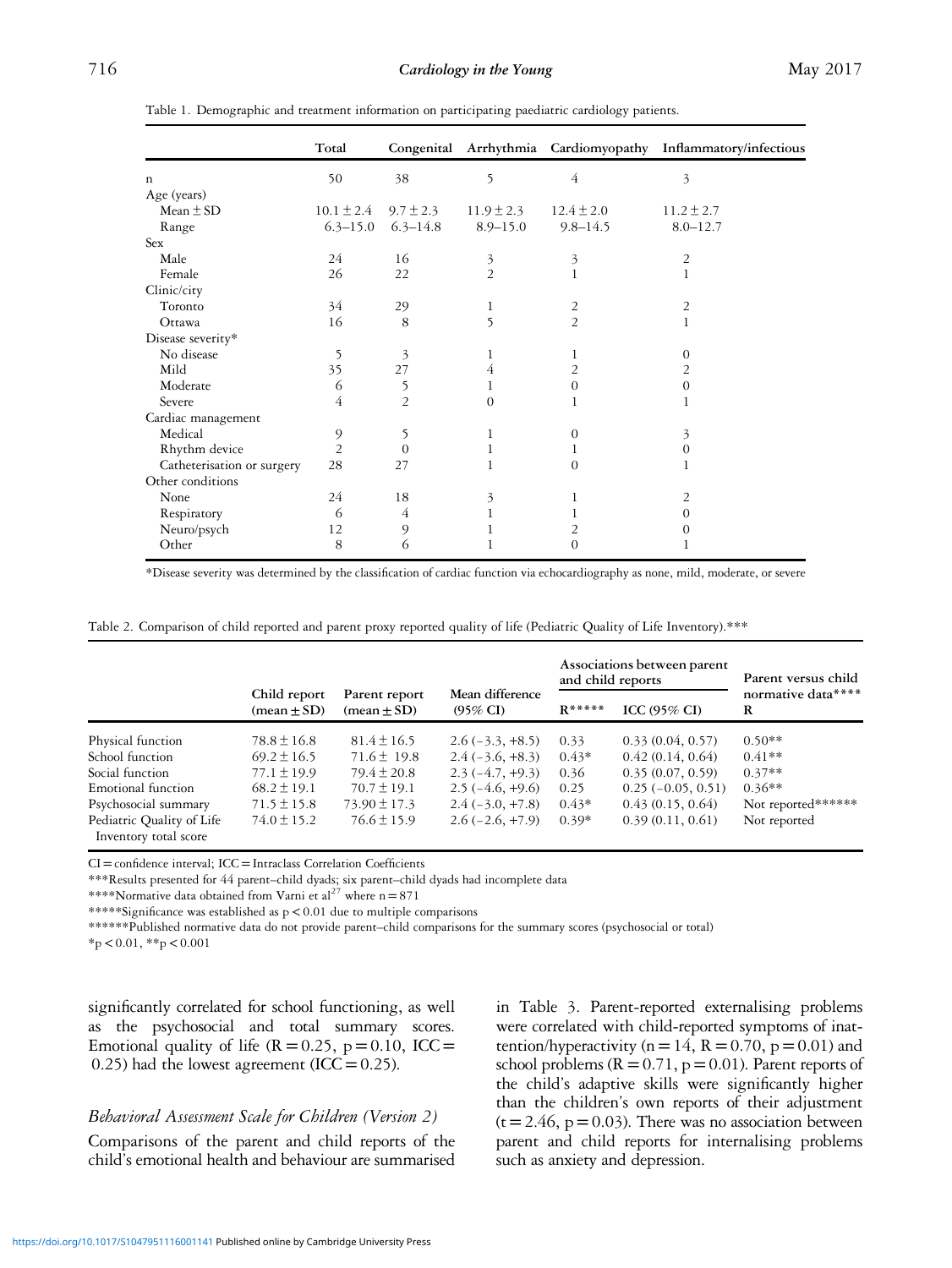|                                                            |                               |                                |                                        |                | Association between<br>parent and child reports | Parent versus child         |  |
|------------------------------------------------------------|-------------------------------|--------------------------------|----------------------------------------|----------------|-------------------------------------------------|-----------------------------|--|
| Child self-report versus<br>parent proxy report***         | Child report<br>$mean \pm SD$ | Parent report<br>$mean \pm SD$ | Mean difference<br>$(95\% \text{ CI})$ | $\mathbf{R}^*$ | ICC $(95\%$ CI)                                 | normative data****<br>$R^*$ |  |
| Hyperactivity/inattention<br>versus externalising*****     | $54.7 \pm 11.3$               | $52.7 \pm 10.8$                | $-2.00(-7.0, 3.0)$                     | $0.70*$        | 0.70(0.29, 0.89)                                | 0.40                        |  |
| School problems versus<br>externalising problems           | $55.5 \pm 10.1$               | $52.7 \pm 10.8$                | $-2.79(-7.5, 1.9)$                     | $0.70*$        | 0.70(0.29, 0.89)                                | 0.27                        |  |
| Internalising problems<br>versus internalising<br>problems | $55.4 \pm 8.5$                | $63.4 \pm 15.5$                | $8.00(-1.5, 17.5)$                     | 0.17           | $0.14(-0.40, 0.61)$                             | 0.29                        |  |
| Adaptive skills versus<br>personal adjustment              | $39.1 \pm 9.3$                | $47.2 \pm 10.7$                | 8.14(1.0, 15.3)                        | 0.23           | $0.23(-0.32, 0.67)$                             | 0.37                        |  |

<span id="page-4-0"></span>

|  | Table 3. Comparison of the Behavioral Assessment Scale for Children (Version 2) results from cardiac children and their parents.** |  |  |  |  |  |  |  |  |  |  |  |  |  |  |
|--|------------------------------------------------------------------------------------------------------------------------------------|--|--|--|--|--|--|--|--|--|--|--|--|--|--|
|--|------------------------------------------------------------------------------------------------------------------------------------|--|--|--|--|--|--|--|--|--|--|--|--|--|--|

CI=confidence interval; ICC=Intraclass Correlation Coefficients

\*Significance was established as  $p < 0.01$  due to multiple comparisons

\*\*A subset of 19 patient–parent dyads were asked to complete the Behavioral Assessment Scale for Children (Version 2) assessment. Of these, five parent reports were incomplete; therefore, the results presented are for 14 patient–parent dyads. The first variable listed for each comparison is the child selfreport variable, followed by the parent proxy report variable used for comparison

\*\*\*Behavioral Assessment Scale for Children (Version 2) domains differ between parent and child reports. Domain scores comprised of similar constructs were compared. Child self-report domains included hyperactivity/inattention, school problems, internalising problems, and personal adjustment. Parent proxy report domains included externalising problems, internalising problems, and adaptive skills

\*\*\*\*Normative data obtained from the Behavioral Assessment Scale for Children (Version 2) Manual (n=892)

Table 4. Comparison of child self-reported anxiety (Multidimensional Anxiety Scale for Children (MASC)) with parent-reported internalising behaviours and anxiety (the Behavioral Assessment Scale for Children (Version 2) (BASC2)).\*\*

|                                                                                     |                               |               |                                                                   | Parent and child report relationship |      |                         |  |  |
|-------------------------------------------------------------------------------------|-------------------------------|---------------|-------------------------------------------------------------------|--------------------------------------|------|-------------------------|--|--|
|                                                                                     | Child report<br>$mean \pm SD$ | $mean \pm SD$ | Parent report Parent-child difference<br>mean $(95\% \text{ CI})$ |                                      | R    | ICC $(95\% \text{ CI})$ |  |  |
| MASC total versus BASC2<br>internalising***                                         | $45.5 \pm 15.8$               |               | $57.39 \pm 14.48$ 11.9 (3.3, 20.4)                                | $2.85*$                              | 0.06 | $0.06(-0.41, 0.32)$     |  |  |
| MASC total versus BASC2 anxiety $45.5 \pm 15.8$ $53.43 \pm 12.02$ $7.89(0.5, 15.3)$ |                               |               |                                                                   | 2.18                                 | 0.07 | $0.07(-0.31, 0.43)$     |  |  |

 $CI =$ confidence interval;  $ICC = Intraclass$  Correlation Coefficients

\*Significance was established as  $p < 0.01$  due to multiple comparisons

\*\*n=28. In all, 10 of 38 patient MASC to parent BASC2 comparisons were excluded due to incomplete responses

\*\*\*At the time of our study, the MASC parent proxy report was not available, and thus comparisons of child responses on the MASC were made with selected subscales from the parent proxy reports of the  $\text{BASC2}^{1}$  $\text{BASC2}^{1}$  $\text{BASC2}^{1}$ 

#### Multidimensional Anxiety Scale for Children

Complete Multidimensional Anxiety Scale for Children responses were available for 28 of the 38 children who were 8 years of age or older. Child-reported Multidimensional Anxiety Scale for Children T-scores (mean  $45 \pm 16$ ) were not correlated with parent-reported Behavioral Assessment Scale for Children (Version 2) T-scores for internalising problems ( $p = 0.78$ ) or anxiety ( $p = 0.72$ ) (Table 4).

#### Pediatric Quality of Life Inventory Family Impact

Parent-reported family impact was positively correlated with parent-reported Pediatric Quality of Life Inventory total scores  $(R=0.73, p < 0.001)$ , school function  $(R = 0.59, p < 0.001)$ , emotional function  $(R = 0.59, p < 0.01)$ , social function  $(R = 0.55,$  $p < 0.001$ ), and physical function  $(R = 0.69)$ ,

 $p < 0.001$ ). Analyses indicate that parent reports that the child's cardiac condition had a large impact on the family were strongly associated with reports of internalising  $(R = 0.60, p < 0.001)$  but not externalising emotional health problems ( $R = 0.26$ ,  $p = 0.11$ ).

#### Age-group effect

A secondary analysis comparing children within three age groups  $(6-7 \text{ years}; 8-12 \text{ years}; 13-16 \text{ years})$ found a significant interaction between parent and child differences for Pediatric Quality of Life Inventory total score and age group  $(F = 4.49)$ , p=0.02). Tukey's post hoc tests demonstrated significant differences in Pediatric Quality of Life Inventory scores between young children (6–7 years of age,  $n=8$ , mean difference = 17.9; 95% confidence interval (CI) of the mean difference: 8.8,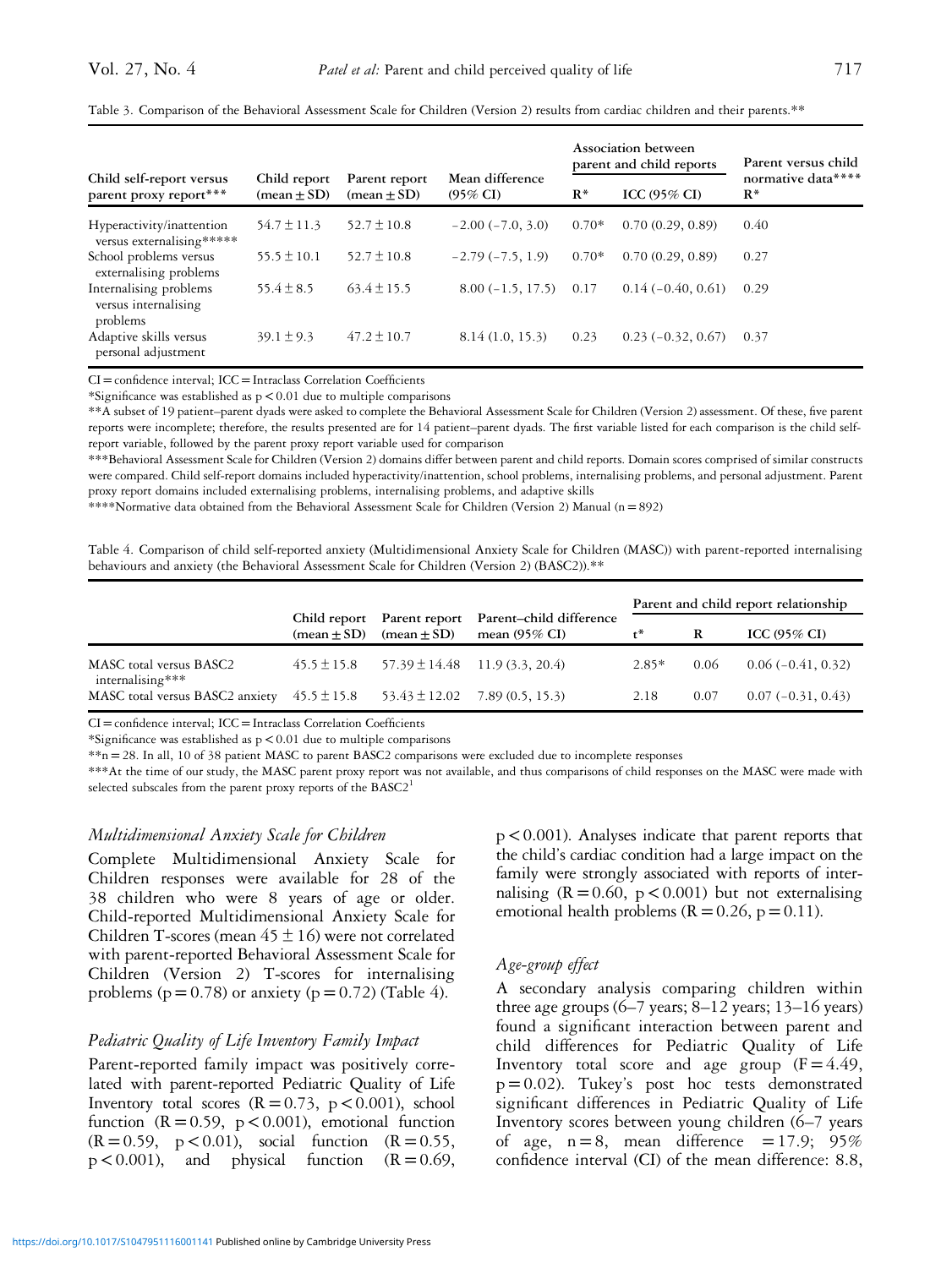27.0) and their parents, but not older children (8–12 years of age,  $n=22$ , mean difference = 3.1; 95% CI of mean difference: −10.5, +4.3) or adolescents  $(13-16$  years of age, n = 14, mean difference = 3.0; 95% CI of mean difference: -6.4, +12.3).

## Discussion

## Similarities and differences in parent and child reports

The association between parent and child reports differed across various quality-of-life and psychosocial domains. Ratings provided by parents and children were moderately correlated for physical, school, and social quality of life as well as externalising behaviour problems. Parent and child measures of emotional quality of life, internalising problems, personal adjustment/adaptation skills, and anxiety were not correlated, and in fact strong parent–child differences were observed in the latter two categories. These results suggest that there is stronger agreement between parent and child reports for psychosocial health morbidities that may be easier to observe. Psychosocial domains related to thoughts and feelings are often more difficult to discern through observation, increasing the potential for discrepancies between parent and child reports. These patterns of discrepancy between parent and child reports of psychosocial health are consistent with discrepancies previously reported for quality-of-life measures among cardiac patients<sup>5,8</sup> and healthy children.<sup>16,27</sup> To our knowledge, this is the first study to compare T-scores from the Multidimensional Anxiety Scale for Children (child response) and Behavioural Assessment Scale for Children (Version 1 or 2, parent response). Although T-scores are specifically designed to enable standardised comparisons across respondent groups, instruments, etc., future research is recommended to examine this comparison among healthy children. Future research could also directly compare parent/child responses on the Behavioral Assessment Scale for Children and Multidimensional Anxiety Scale for Children, as both instruments are now available in both child self-report and parent proxy report formats.

## Greater agreement for observable quality-of-life indicators

Berkes et al<sup>[8](#page-7-0)</sup> administered the Hungarian version of the Pediatric Quality of Life Inventory to 195 patients, 5–18 years of age, with CHD, arrhythmia, cardiomyopathy, and acquired disease. They reported stronger parent–child agreement for reports of physical quality of life  $(ICC=0.72)$  in comparison with psychosocial quality of life  $(ICC=0.65)$  and emotional functioning (ICC = 0.52).<sup>8</sup> Similarly, Uzark et al<sup>5</sup> collected Pediatric Quality of Life Inventory data from 347 patients, 5–18 years of age, with cardiac diagnoses

described as mild, moderate, surgically treated, or severe/uncorrectable.<sup>5</sup> The results showed the greatest agreement for physical quality of life. Agreement within the psychosocial domains was reported as "consistently lower" in the adolescent population, although specific ICC values were not provided. $5$  These studies support our findings of statistically significant correlations across all Pediatric Quality of Life Inventory domains except emotional functioning, with a similar trend for the lowest ICC values to occur in relation to emotional functioning. This finding is not unique to the cardiology population. Varni et  $al^{27}$  has demonstrated in a large study of 871 healthy children, 5–18 years of age, that there tends to be stronger parent–child agreement on Pediatric Quality of Life Inventory physical functioning  $(R=0.50)$  scores compared with parent–child agreement for emotional functioning  $(R=0.36)^{27}$  $(R=0.36)^{27}$  $(R=0.36)^{27}$ 

Our study differs from previous reports in that the mean ICC agreement in our study ranged from poor to moderate (−0.25 to 0.43) for all domains. In contrast, previous research has reported moderate-to-good agreement  $(0.52-0.72)^8$   $0.41-0.61^{5.8}$ ) between parent and child quality-of-life reports. The lower ICC agreement observed in our study may be due to the smaller number of participants. In our study, the upper limit of the 95% CI for the ICC values for quality of life ranged from 0.51 to 0.64, suggesting that if our study was repeated the level of parent–child agreement could be similar to previous reports. On the other hand, the more moderate parent–child agreement observed in our study may also reflect improved surgical outcomes in the 5–10 years since the previous reports; one could hypothesize that as surgical outcomes improve parents would observe fewer physical differences between their child with a cardiac diagnosis and healthy peers, leading to high ratings of physical quality of life for all patients. In contrast, data indicating the long-term impact of psychosocial health challenges among paediatric cardiac patients<sup>1,4</sup> suggest that children may continue to perceive that they have a lower psychosocial quality of life. In combination, these trends would lead to greater parent–child agreement for measures of physical quality of life with greater parent–child discordance among psychosocial quality-of-life measures that may be more difficult to observe. These results highlight the need for clinicians to monitor child self-reported quality of life in addition to parent proxy reports.

## Greater agreement for observable psychosocial health indicators

To our knowledge, similar comparisons of Behavioral Assessment Scale for Children (Version 2) psychosocial health reports from paediatric cardiac patients and their parents have not been previously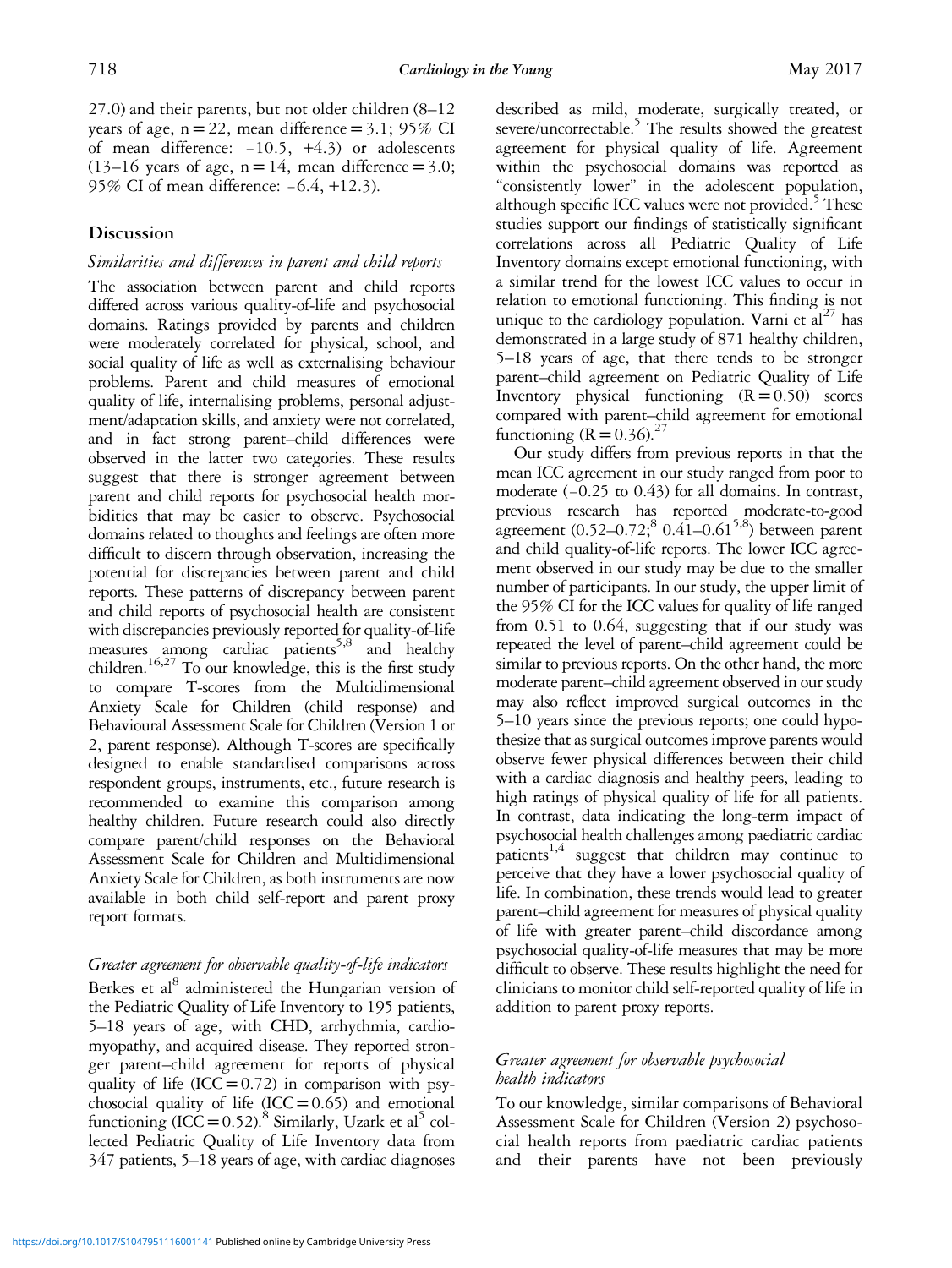investigated. Our study found a strong correlation  $(R=0.70)$  and good agreement  $(ICC=0.72)$ between parent and child reports for the more observable "externalising/hyperactivity" domain compared with the internalising domain  $(R = 0.17)$ ;  $ICC=0.14$ ). The externalising/hyperactivity domain includes behaviours such as aggression, hyperactivity, and conduct problems. The internalising domain is comprised of anxiety, depression, and withdrawal. Our results are similar to data for healthy children –  $R = 0.40$  for Behavioral Assessment Scale for Children (Version 2) externalising/hyperactivity,  $R = 0.29$  for internalising<sup>[28](#page-8-0)</sup> – and mirror our findings for measures of quality of life. Despite a smaller sample size, parent–child agreement in our study was much stronger  $(n=50, R = 0.70)$ across observable domains than in the normative population ( $n=871$ ,  $R = 0.40$ ,  $z = 2.96$ ,  $p = 0.003$ ). Correlations for internalising problems among our child–parent dyads were not significantly different from published normative data  $(z=0.85, p=0.20)$ . Perhaps this is related to parents of cardiac patients being hyperaware of their child's physical status, possible cardiac symptoms, and, by extension, their child's externalising behaviours.

## Greater parent–child discrepancy for young children

Our initial regression analysis, using age as a continuous variable, did not show a significant effect of age, sex, or city/clinic on parent–child agreement for responses on the Pediatric Quality of Life Inventory or Behavioral Assessment Scale for Children (Version 2) questionnaires. This differs from trends described in the literature by age group, when age is reported as a categorical variable (young child; child; adolescent). In order to compare our results with previous studies, we completed a secondary analysis of our data to examine the impact of age group. We found that the magnitude of parent–child differences for our quality-of-life and psychosocial health indicators were greater for young children, compared with older children or adolescents. Our results are similar to data from healthy children, which found greater parent–child agreement for psychosocial quality of life among children aged 7.5–8.5 years, compared with younger children  $(5.5-7.5 \text{ years})$ .<sup>[16](#page-8-0)</sup> These results are in contrast with data from cardiac children, which reported greater parent–child agreement for quality-of-life scores among children aged [8](#page-7-0)–12, compared with younger  $(5-7 \text{ years})^8$  and older  $(13–18 \text{ years})$  children.<sup>[5,8](#page-7-0)</sup> These age-related results may reflect the limited ability of young children to identify and express their concerns and/or a decreased desire for communication with parents during adolescence. That we did not observe a discrepancy in

the reports provided by older child or adolescent patients and their parents may indicate that more effective communication regarding quality of life and psychosocial health occurs once children are old enough to express their concerns, and/or adolescents gain better insight through maturation and development.

## Parent–child agreement not influenced by the child's sex

There were no effects of the child's sex on quality of life and psychosocial health outcomes assessed during our study. Future research to examine the impact of parent–child relationships, mothers or fathers as proxy raters, and parents' own quality of life on parent–child agreement is recommended to fill this knowledge gap

## Strengths and limitations

The results from our study must be interpreted in light of the strengths and limitations of our study design. We investigated the quality of life of children seen in a cardiac clinic and found discrepancies between the perspectives of parents and the children themselves. Our study has confirmed previously reported differences for measures of quality of life, and has extended current knowledge by evaluating parent–child discrepancies across a broader scope of psychosocial health using multiple standardised measures. The diverse cardiac diagnoses among our 50 patients and their families suggest that our results are likely to represent the spectrum of patients seen in a paediatric cardiac clinic. It is unknown whether parent–child discrepancies would be different among participating families in comparison with families who did not participate in the study. As the majority of participants were patients who had surgical interventions for structural cardiac diagnoses, multi-institutional studies that can recruit a larger population of patients with rhythm, infectious, or functional cardiac issues are recommended to increase generalisability.

Direct child–parent comparisons could be made for the Pediatric Quality of Life Inventory. The Behavioral Assessment Scale for Children (Version 2) was administered only to children in Toronto, limiting comparisons with this instrument to 19 parent–child dyads [\(Table 4](#page-4-0)). At the time of data collection, the Multidimensional Anxiety Scale for Children was only available in the child report form, limiting our ability to directly compare parent and child perceptions of the child's anxiety. The wide confidence intervals found for some of our study results reflect our relatively small sample size. Future studies of psychosocial health, in addition to quality of life, require a larger sample in order to more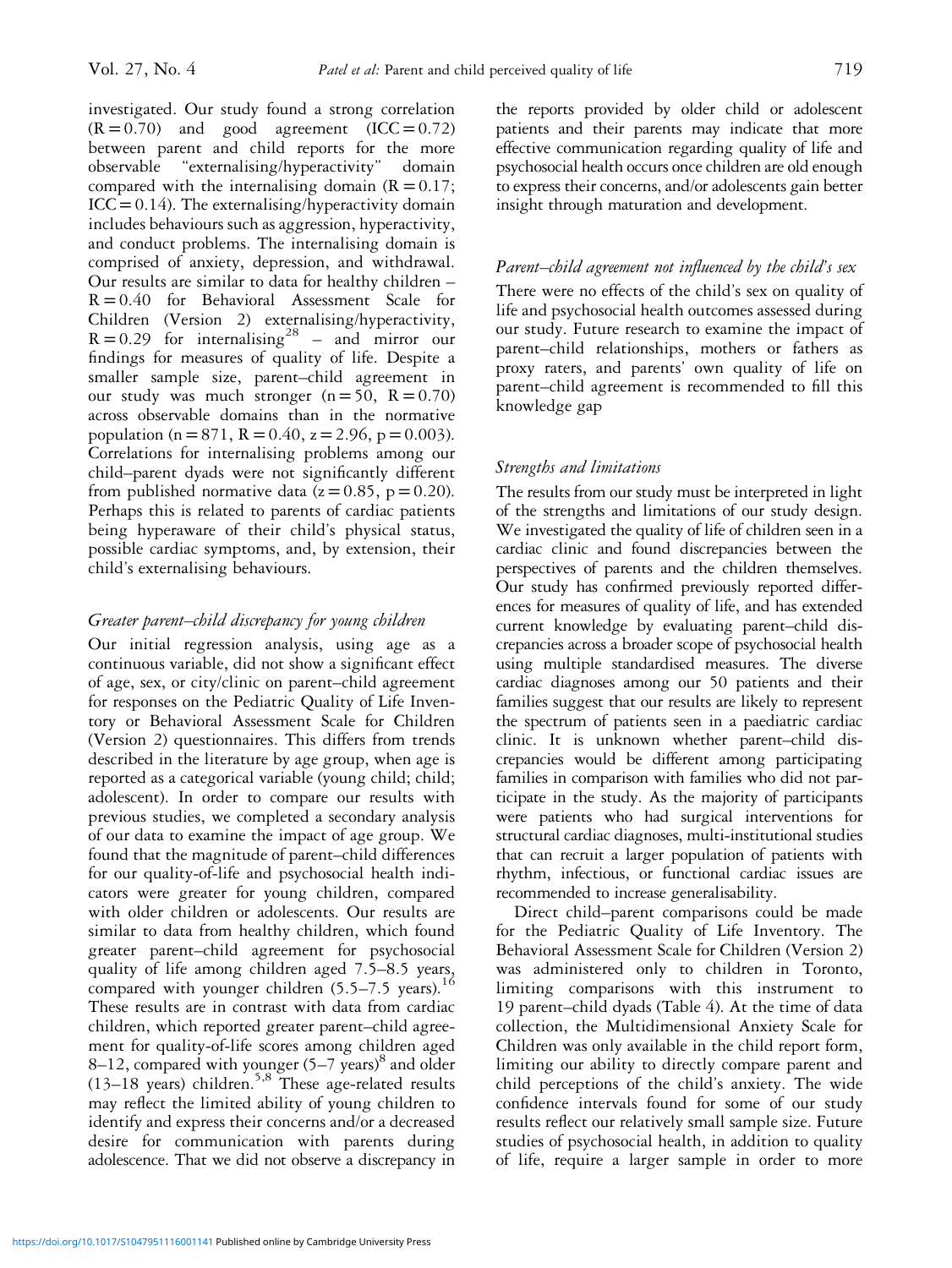<span id="page-7-0"></span>definitely determine the magnitude of the differences between child self-reports and parent proxy reports.

Although an incidental finding, it is important to reiterate that  $10\%$  (n = 5) of our patient study population required further psychological assessment due to concerning answers on quality of life and psychosocial health instruments. Such findings illustrate the importance of clinical assessments of the psychosocial health of paediatric cardiology patients and research on parent and child perceptions of the child's emotional health.

## Conclusion

Our study found stronger parent–child agreement for more observable parameters, including physical functioning, school functioning, social functioning, and externalising behaviours. This pattern was consistent with data for healthy children and previous reports of quality of life among the paediatric cardiology population. Parent–child agreement was lower for parameters that are more difficult to observe, such as emotional functioning, internalising behaviours, and anxiety. Our data highlight that clinicians should speak with both paediatric cardiac patients and their parents in order to more accurately assess the psychosocial health and emotional quality of life of their patients.

## Acknowledgements

The authors thank all the patients, families, and clinicians involved in this research from the Children's Hospital of Eastern Ontario and The Hospital for Sick Children. The authors also acknowledge Dr Gary Goldfield and Marissa Murray for providing additional psychological support to study participants when indicated by the assessment results, and Dr Nick Barrowman for his statistical expertise and opinion.

## Financial Support

The work of B.P. was financially supported by the Mach-Gaensslen Foundation of Canada through the University of Ottawa Faculty of Medicine Studentship and by the University of Ottawa Undergraduate Research Opportunity Program.

#### Conflicts of Interest

None.

#### Ethical Standards

The authors assert that all procedures contributing to this work comply with the ethical standards of the

relevant national guidelines on human experimentation (Canadian Tri-Council Policy Statement – 2) and with the Helsinki Declaration of 1975, as revised in 2008. The study was approved by the institutional review boards (Research Ethics Boards) of the Children's Hospital of Eastern Ontario and The Hospital for Sick Children.

#### References

- 1. Bromberg JI, Beasley PJ, D'Angelo EJ, Landzberg M, DeMaso DR, Massachusetts B. Depression and anxiety in adults with congenital heart disease: a pilot study. Heart Lung 2003; 32: 105–110.
- 2. Hövels-Gürich HH, Konrad K, Skorzenski D, et al. Long-term behavior and quality of life after corrective cardiac surgery in infancy for tetralogy of Fallot or ventricular septal defect. Pediatr Cardiol 2007; 28: 346–354.
- 3. Connolly D, McClowry S, Hayman L, Mahony L, Artman M. Posttraumatic stress disorder in children after cardiac surgery. J Pediatr 2004; 144: 480–484.
- 4. Kim GB. Psychosocial adjustment and quality of life of adolescents and adults with congenital heart disease. Korean J Pediatr 2014; 57: 257–263.
- 5. Uzark K, Jones K, Slusher J, Limbers CA, Burwinkle TM, Varni JW. Quality of life in children with heart disease as perceived by children and parents. Pediatrics 2008; 121: 1060–1067.
- 6. Mussatto K, Tweddell J. Quality of life following surgery for congenital cardiac malformations in neonates and infants. Cardiol Young 2005; 15: 174–178.
- 7. McCrindle BW, Williams RV, Mitchell PD, et al. Relationship of patient and medical characteristics to health status in children and adolescents after the Fontan procedure. Circulation 2006; 113: 1123–1129.
- 8. Berkes A, Pataki I, Kiss M, et al. Measuring health-related quality of life in Hungarian children with heart disease: psychometric properties of the Hungarian version of the Pediatric Quality of Life Inventory 4.0 Generic Core Scales and the Cardiac Module. Health Qual Life Outcomes 2010; 8: 1–12.
- 9. Culbert EL, Ashburn DA, Cullen-Dean G, et al. Quality of life of children after repair of transposition of the great arteries. Circulation 2003; 108: 857–862.
- 10. Hövels-Gürich HH, Konrad K, Wiesner M, et al. Long term behavioural outcome after neonatal arterial switch operation for transposition of the great arteries. Arch Dis Child 2002; 87: 506–510.
- 11. Brosig CL, Mussatto KA, Kuhn EM, Tweddell JS. Psychosocial outcomes for preschool children and families after surgery for complex congenital heart disease. Pediatr Cardiol 2007; 28: 255–262.
- 12. Dunbar-Masterson C, Wypij D, Bellinger DC, et al. General health status of children with D-transposition of the great arteries after the arterial switch operation. Circulation 2001; 104: 138–142.
- 13. Ekman-Joelsson BM, Berntsson L, Sunnegårdh J. Quality of life in children with pulmonary atresia and intact ventricular septum. Cardiol Young 2004; 14: 615–621.
- 14. Varni JW, Limbers CA, Burwinkle TM. Impaired health-related quality of life in children and adolescents with chronic conditions: a comparative analysis of 10 disease clusters and 33 disease categories/severities utilizing the Pediatric Quality of Life Inventory 4.0 Generic Core Scales. Health Qual Life Outcomes 2007; 5: 43.
- 15. Eiser C, Morse R. Can parents rate their child's health-related quality of life? Results of a systematic review. Qual Life Res 2001; 10: 347–357.